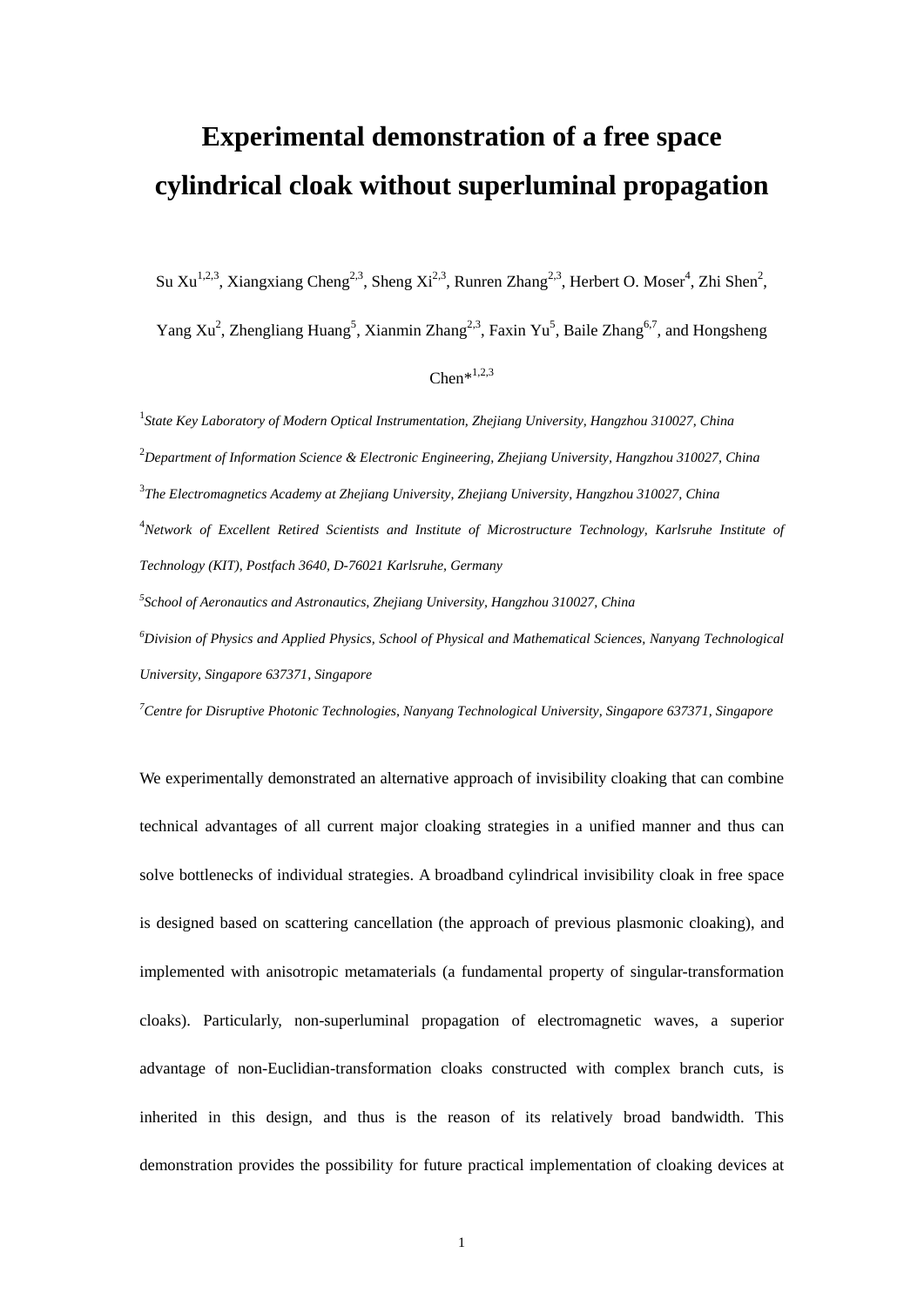large scales in free space.

 \**Authors to whom correspondence should be addressed; electronic mail: hansomchen@zju.edu.cn*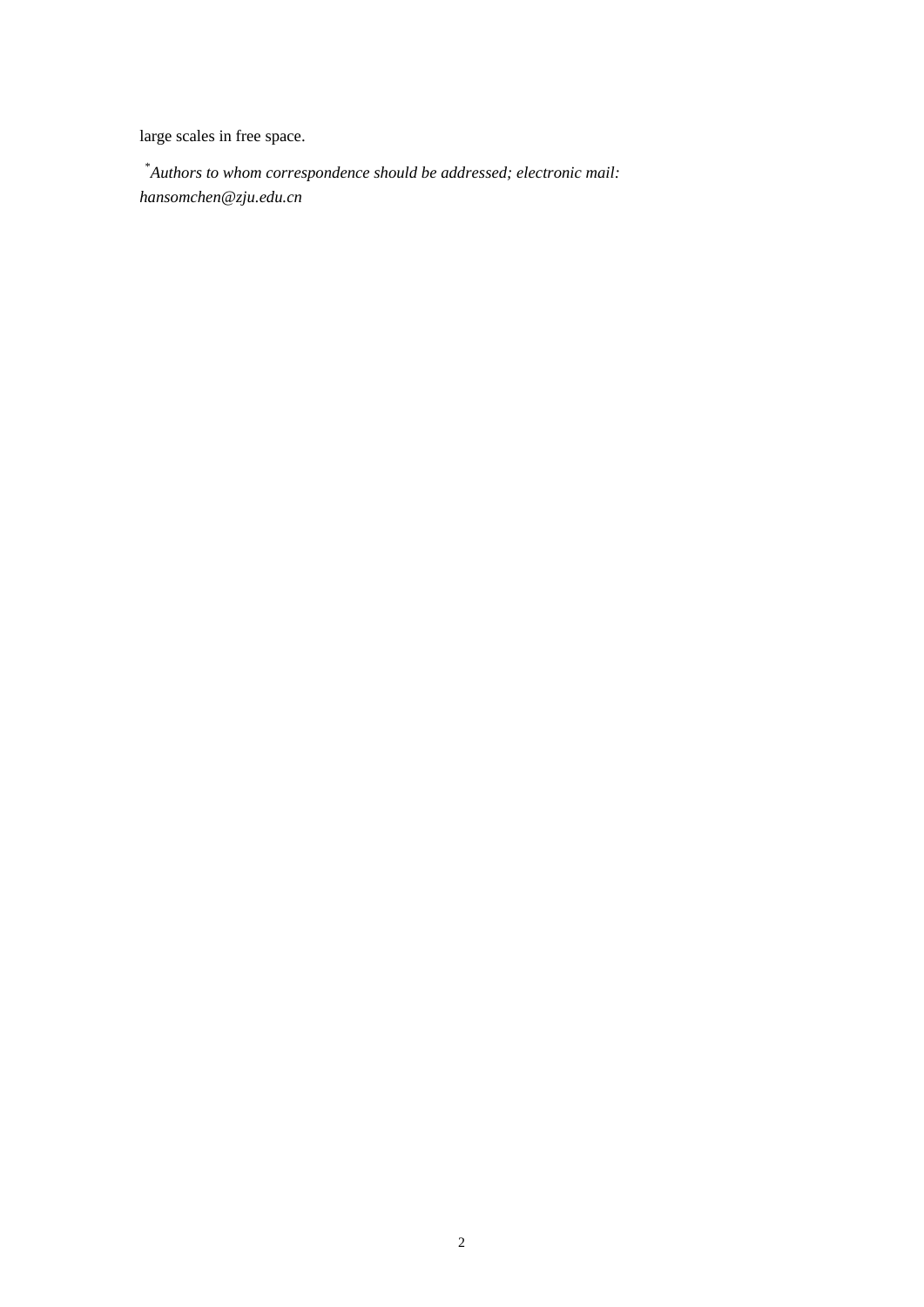The current technology of invisibility cloaking is still facing serious bottlenecks after its tremendous development in the past few years. There are three major cloaking strategies so far, each of which has been developed almost independently without overlapping with others. The first strategy is the plasmonic cloaking based on scattering cancellation [1-3], where a plasmonic shell with negative permittivity can cancel the scattering from a dielectric dipole object. However, this strategy only applies to a specific dielectric object, and is fundamentally limited to subwavelength scales. The second strategy is based on a singular coordinate transformation [4-7] where a "hole" that can hide arbitrary objects is created in the electromagnetic space. The reason why this strategy does not violate the uniqueness theorem of inverse problems is because of the anisotropy of the designed cloak [5]. Although being able to cloak an arbitrary object, the cloak designed by this strategy is fundamentally narrowband because the speed of electromagnetic waves inside the cloak will exceed the speed of light in vacuum [8-10]. Although the recent carpet cloaking [11-18] can mitigate the bandwidth limitation by virtue of the support of a ground plane, cloaking a free-standing isolated object using this transformation method still suffers greatly from the superluminal limitation. The third strategy, utilizing transformation on a complex plane with properly designed branch cuts and Riemann sheets [19-20], can potentially get rid of superluminal velocity of electromagnetic waves by virtue of non-Euclidian transformation, but the required permittivity needs to continuously vary in a very large range [21] which is difficult to achieve in practice.

Although these strategies differ sharply in specific means and were developed almost independently without overlapping, they share the same target—to reduce scattering from the object to be hidden. Therefore, from a practical point of view with reverse thinking, a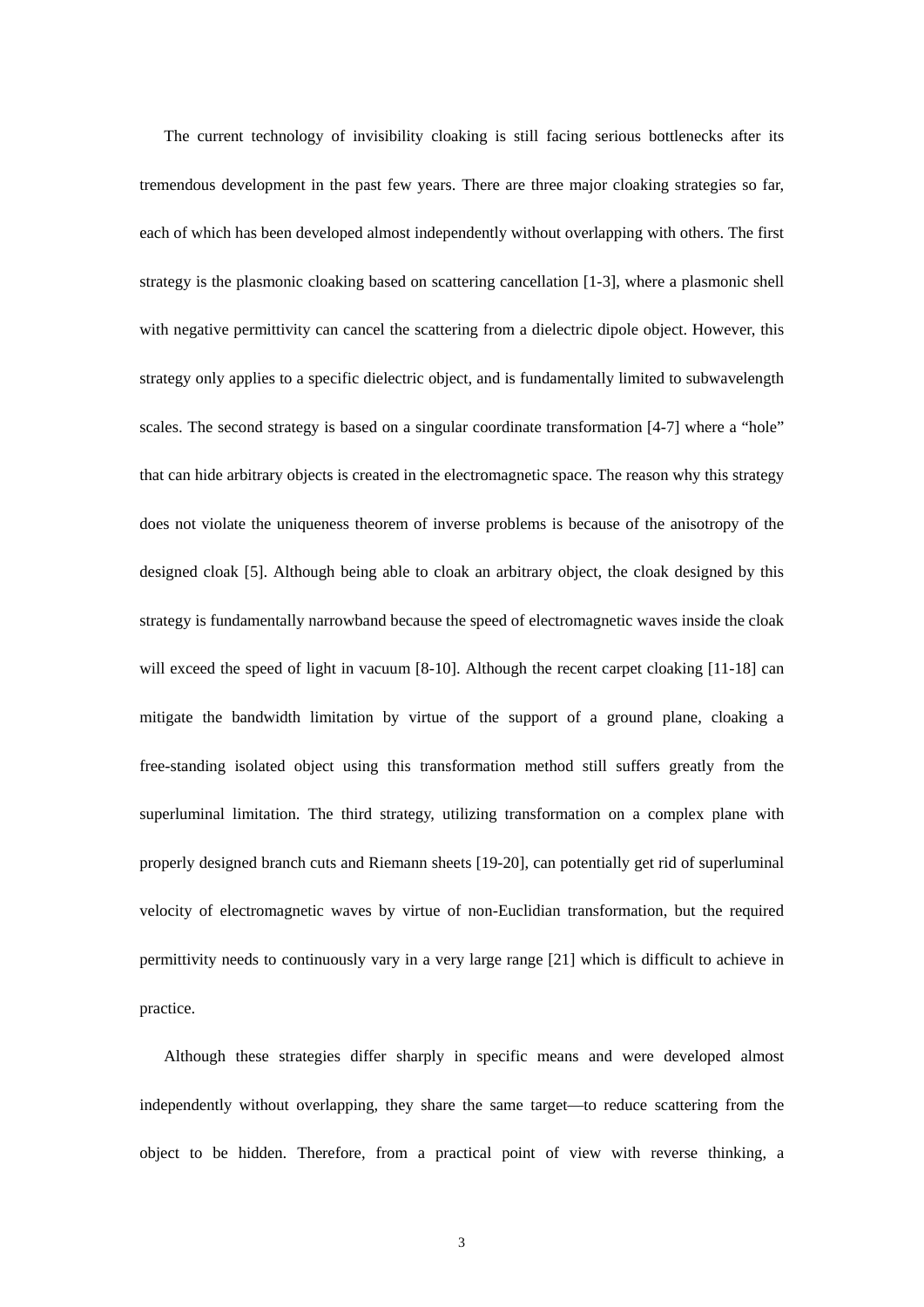target-oriented approach might provide the possibility to integrate technical advantages of these strategies, and push further the current cloaking technology as a whole towards real applications. In this Letter, we experimentally demonstrated this possibility by designing and measuring a new type of cylindrical invisibility cloak in free space. First of all, the low scattering performance of the cloak is guaranteed by using the scattering cancellation method originated from plasmonic cloaking [1]. Instead of just cancelling the dipole moment as in plasmonic cloaking, our design method adopts a Mie scattering analytical model combined with an optimization algorithm to minimize the total scattering from the cloak [22]. Secondly, anisotropic metamaterials are used as building blocks to design and implement the cloak. Anisotropy is the key reason why the uniqueness theorem of inverse problems does not hold for singular-transformation cloaks [5]. The first singular-transformation cloak was fabricated by concentric multilayer anisotropic metamaterials [5]. Thirdly, our design intendedly imposes the condition of non-superluminal propagation of electromagnetic waves. Both permeability and permittivity are almost non-dispersive, and the effective refractive index has no component smaller than unit. The non-superluminal propagation, which was theoretically achievable in non-Euclidian transformation, is the mechanism underlying the relatively broad bandwidth of cloaking phenomena demonstrated in this work. By solving bottlenecks with integrated technical advantages, this alternative approach of invisibility cloaking may provide the potential to eventually implement a practical large-scale free-standing cloak in free space with broad bandwidth.

We start with the multilayer cylindrical cloak model (Fig. 1), which was adopted to implement the first singular-transformation cloak [5], and then integrate elements of other cloaking strategies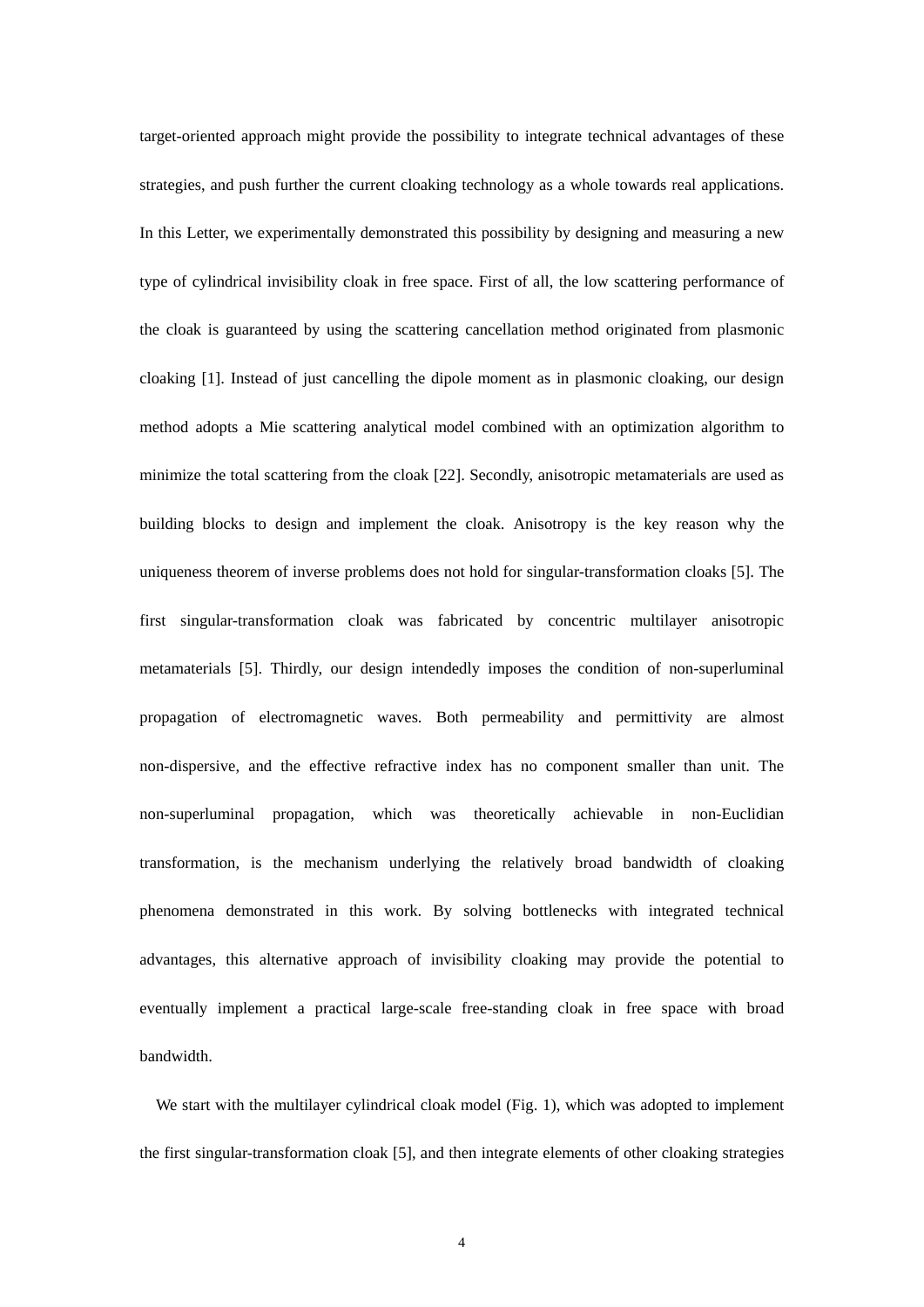based on it. For the sake of simplicity, we only consider a transverse electric (TE) polarized electromagnetic wave incident onto the cloak. The layered media are rotationally anisotropic in cylindrical coordinates. The constitutive parameters to be considered here are the relative permittivity in the z direction,  $\varepsilon$ , the relative permeability in the azimuthal direction,  $\mu_{\phi}$  and the relative permeability in the radial direction,  $\mu_{\rho}$ . We use an optimization method that we proposed [22] to minimize the total radar cross section (RCS) of scattering. More details can be found in Supplementary Material. We impose the following constraints in the optimization for constitutive parameters:  $1 < \varepsilon_z < 48$ ,  $0 < \mu_\rho < 1$ ,  $0.95 \le \mu_\phi \le 1$ , and  $\mu_\rho \varepsilon_z \ge 1.0$ . The constraint  $0 < \mu_\rho < 1$ indicates that we will use magnetic metamaterials, which will be explained in detail later. The constraint  $\mu_{\rho} \varepsilon_z \ge 1.0$  is the condition of non-superluminal propagation inside the cloak. A small range of  $0.95 \le \mu_{\phi} \le 1$  is introduced for testing the robustness of design, while in realistic implementation  $\mu_{\phi}$  will always be unit. The frequency for optimization is set at 2.01 GHz. The object to be hidden is a cylinder of perfect electric conductor (PEC).

To compare with previous plasmonic cloaking which worked at subwavelength scales, we first design a one-layer cloak to hide a subwavelength object. The inner diameter of the cloak is  $d =$ 29.8 mm (0.2 $\lambda$  at 2.01 GHz) and the outer diameter of the cloak is  $D = 44.8$  mm (0.3 $\lambda$  at 2.01 GHz). The optimized constitutive parameters are:  $\varepsilon_z = 24$ ,  $\mu_{\phi} = 1$ , and  $\mu_{\rho} = 0.2$ . Regarding the issue of experimental implementation, one of the reasons why previous cloaks that could cloak a PEC cylinder in free space [5] were strongly dispersive is because they rely heavily on split-ring-resonator (SRR) metamaterials, which are notoriously lossy and dispersive, to create magnetic responses. Here, for the first time, we use closed rings (CRs) [23, 24] as a non-resonant metamaterial to construct an almost dispersionless cloak. In each unit cell (as the inset in Fig. 2a),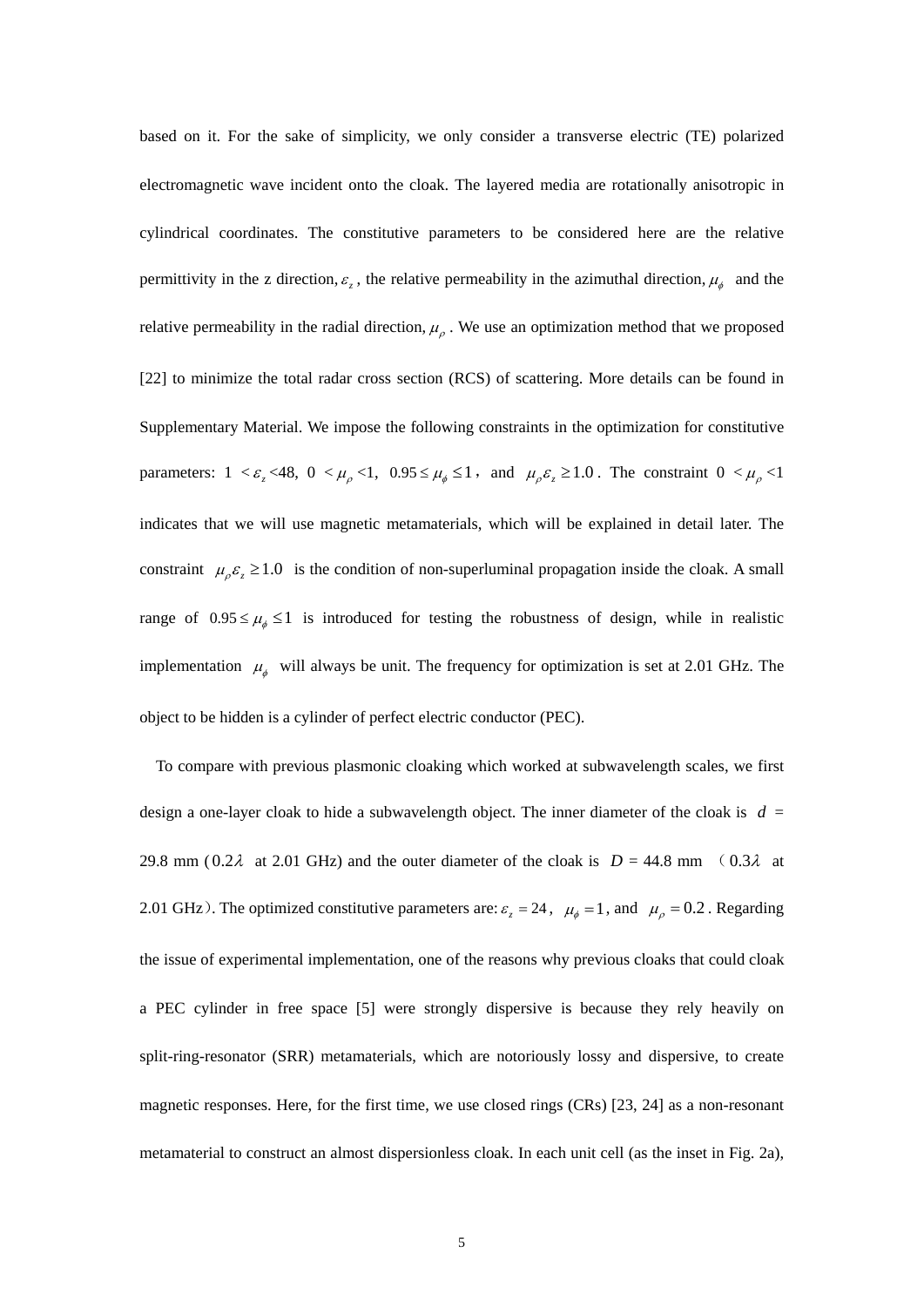two metallic closed rings are printed on both sides of the substrate. It has been theoretically shown [23, 24] that the relative permeability of the closed rings is  $\mu_{\rho} = 1 - F$ , where  $(a-w)($ *z*  $F = \frac{(a - w)(b - w)}{a - w}$  $L_{\phi}L$  $=\frac{(a-w)(b-w)}{a-w}$  is the fractional area of the periodic unit cell in  $\phi$ z plane occupied by the

interior of the closed rings. Therefore, we can design the dimensions of closed rings ( $a = 6.9$  mm and  $b = 3.1$  mm in the inset of Fig. 2a) to achieve required permeability. The required permittivity can be achieved by changing the substrate and adjusting the ratio between  $a$  and  $b$ . In this design, we use FR4 (permittivity equals 4) as the substrate, with dimensions  $L_{\phi} = 3.3$  mm,  $L_{z} =$ 7.8 mm, and  $L_{\rho} = 0.5$  mm. The width of the CR is  $w = 0.2$  mm and the thickness of the CR is  $t = 0.034$  mm. A retrieval exercise [25] shows that the effective permittivity and permeability of this CR metamaterial are  $\varepsilon_z = 23.7$ ,  $\mu_\phi = 1$ , and  $\mu_\rho = 0.22$  from 1.6 to 2.4 GHz (Fig. S1b and c in Supplementary Material), very close to the required parameters. Note that this metamaterial composed of CRs is almost nondispersive over a wide frequency range, despite its permeability component significantly below unit. As explained in [23], this seemingly counterintuitive phenomenon does not violate causality. Moreover, the effective refractive index of this CR metamaterial has no component smaller than unit, i.e.  $\mu_{\phi} \varepsilon_z \ge 1.0$  and  $\mu_{\rho} \varepsilon_z \ge 1.0$  are satisfied. This property provides the possibility to achieve broadband cloaking in free space without superluminal propagation. Finally, the imaginary parts of constitutive parameters are nearly zero. This property is extremely desirable to construct a practical cloak with low loss. All of these superior advantages are difficult to achieve with traditional metamaterials.

Ten metamaterial unit cells of CRs in the  $\rho$  direction and thirty unit cells of CRs in the  $\phi$ direction are assembled to construct the one-layer cloak (Fig. 2a). Inside the cloak is the PEC cylinder. The scattered electric energy distributions in the near-field for the bare PEC cylinder (Fig.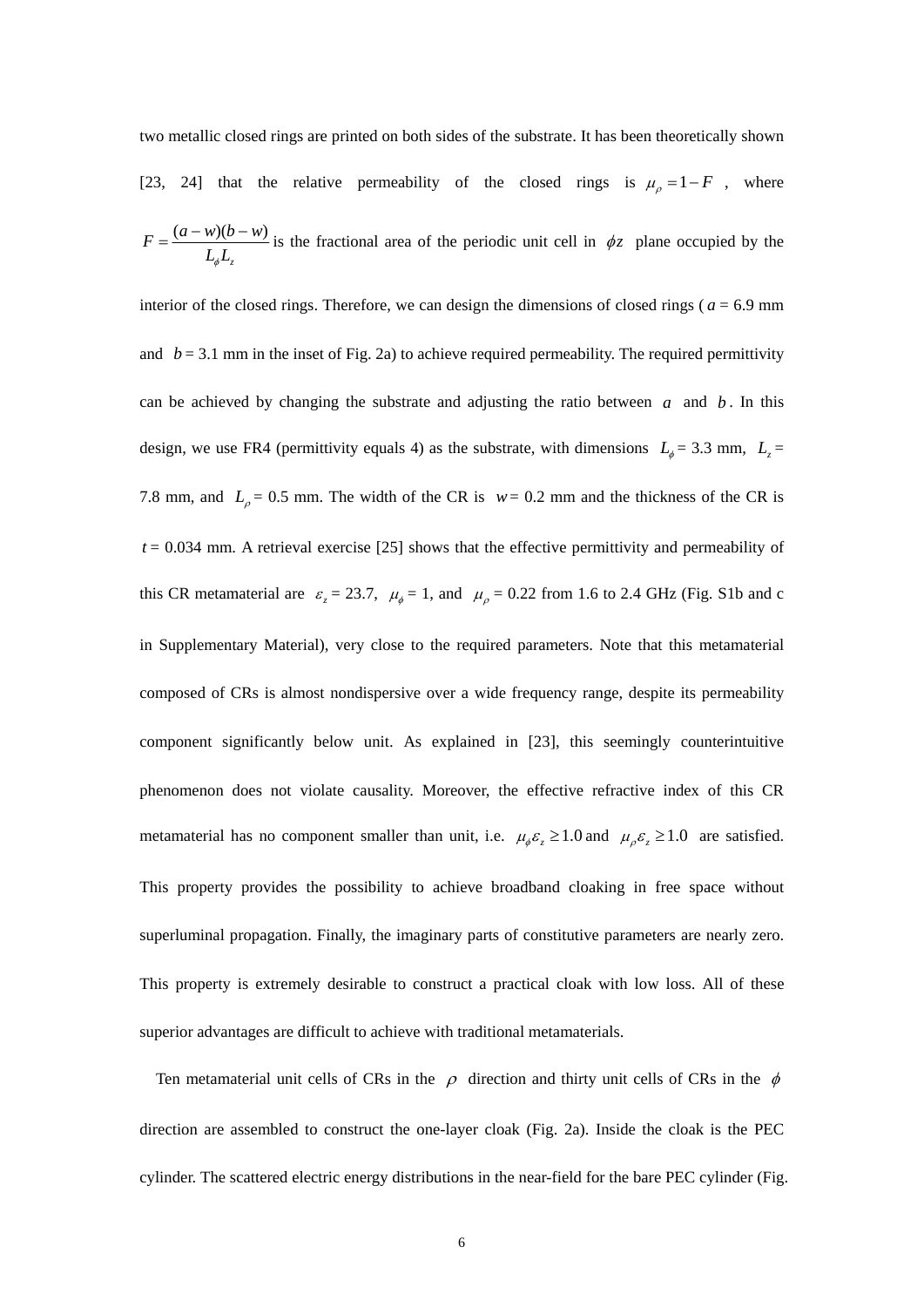2b) and for the cloaked PEC cylinder (Fig. 2c) are calculated. The scattered electric energy is reduced significantly around all the directions compared to the case of bare PEC cylinder. The experimental setup for measuring the RCS in all directions in the far-field from the PEC cylinder with and without the cloak is illustrated in Fig. 1. The differential RCS can be defined as

$$
\sigma = 2\pi \rho \frac{|E_s|^2}{|E_i|^2}
$$
, where  $\rho$  is the distance from the center of the clock to the receiver antenna [26],

whose value is set to be 1 m in the experiment.  $E_i$  and  $E_s$  are the incident field at the object and the scattered field at distance  $\rho$ , respectively. The distance  $R_i$  between the transmitter antenna and the cylinder is also set to be 1 m. The PEC cylinder with height  $H = 152.6$  mm is used in the experiment. The measuring angle  $\phi$  is varied from 0 degree (forward direction) to 160 degree. The measured results at 2.12 GHz that agree well with simulated results are shown in Fig. 2d.

 Next, we define the ratio between the total RCS from the cloaked PEC cylinder and that from the bare PEC cylinder to evaluate the cloaking performance. Note that the angular range from 160 degree to 180 degree is not included because of the technical difficulty in measurement, which will slightly increase the error. Fig. 2e shows this RCS ratio at different frequencies calculated for the homogeneous ideal cloak and that measured for the constructed cloak. We can see that over a wide frequency band from 1.5 GHz to 2.3 GHz, the ratio is smaller than unity, which indicates that the cloak can reduce the scattering from the PEC cylinder over a broad frequency band. Even if a stricter criterion of 0.5 for the RCS ratio is imposed, there is still a bandwidth of 20% (from 1.79 GHz to 2.19 GHz). The maximum reduction of RCS up to about 90% for an arbitrary dipole object is already competitive with previous plasmonic cloaking that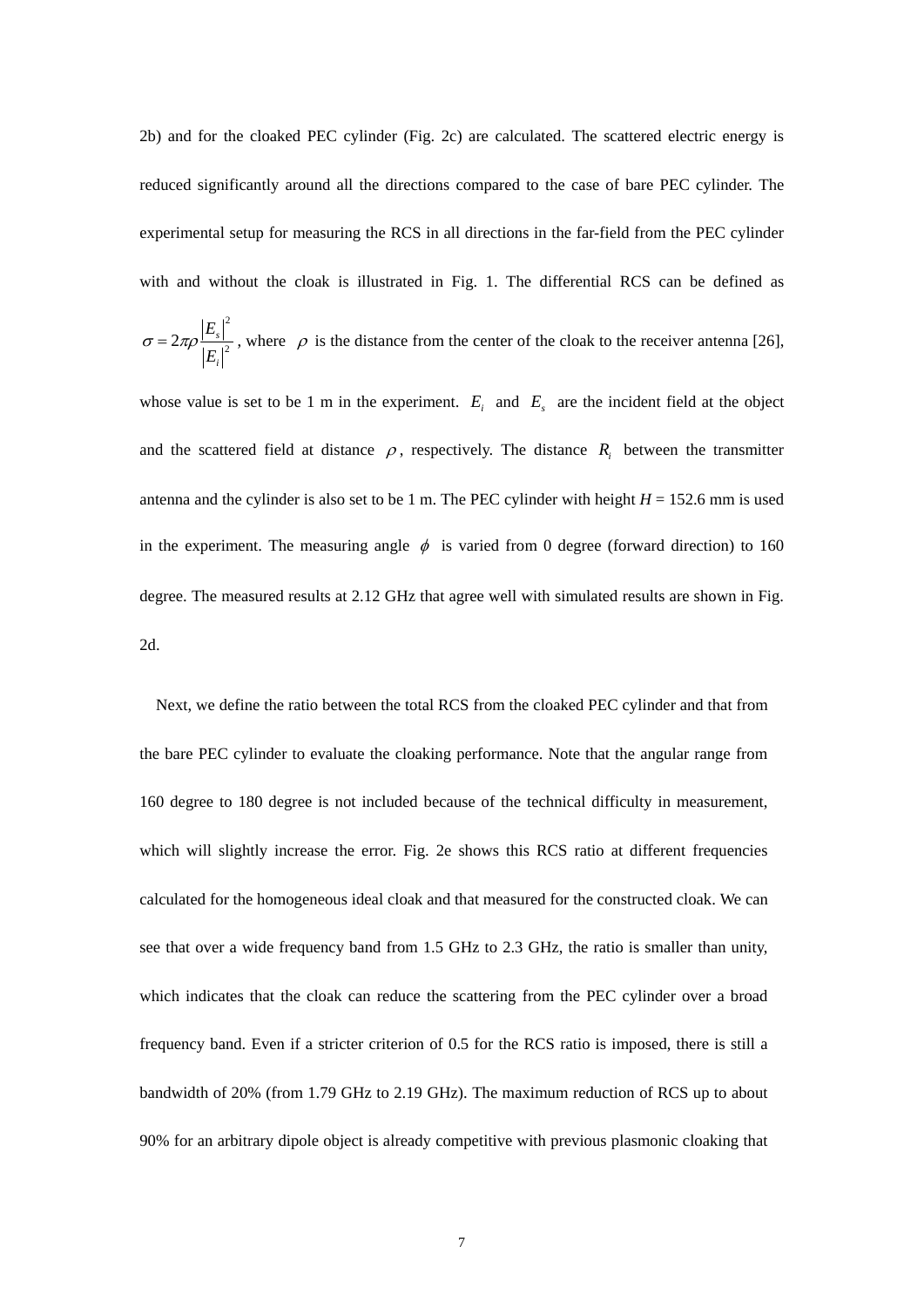was applicable only to a specific dielectric object [2]. We have included in Supplementary Material another successful characterization of this one-layer cloak in a rectangular waveguide. Its three-dimensional performance in free space is also included in the Supplementary Material. Although the cloak essentially is a 2D cylindrical cloak, it still demonstrates valid cloaking effects for incident angles in the range of  $\pm 15$  degrees.

After demonstrating a subwavelength cloak, we proceed to consider cloaking an object beyond subwavelength scales. When such a large cloaking area (*i.e.* beyond one-wavelength-large) is concerned, we need to use a multilayer cloak with more freedom to suppress more scattering modes [21], which will correspondingly take much longer computation time. For the sake of easier demonstration and faster computation, we adopted a six-layer invisibility cloak to cloak a PEC cylinder with diameter of  $\lambda$ . The optimized relative constitutive parameters in the order from the outermost layer to the innermost layer are  $\mu_{\rho} = \{0.18, 0.36, 0.15, 0.15, 0.15, 0.15\}$ ,  $\mu_{\phi} = \{1.00,$ 0.95, 1.00, 0.95, 1.00, 0.99} and  $\epsilon_z = \{11.97, 38.85, 10.00, 36.30, 10.00, 19.15\}$ . The thickness of each layer is  $0.065\lambda$ . All the parameters in the six layers are anisotropic, positive and finite. The refractive index components, i.e.  $\sqrt{\mu_{\phi} \varepsilon_z}$  and  $\sqrt{\mu_{\rho} \varepsilon_z}$ , are greater than one. Therefore, the speed of electromagnetic waves traveling in the cloak is always slower than the speed of light in free space. This makes possible a large-size broadband invisibility cloak in free space. Note that the original cloak design with non-superluminal propagation was first proposed based on non-Euclidean transformation on a complex plane with proper branch cuts [21]. Our cloak is an alternative approach with similar effects of non-superluminal propagation.

With the constraints in optimization where  $\mu_{\phi}$  in each layer is close to unity and  $\mu_{\phi}$  is smaller than unity, this cloak can be realized with CRs in the manner similar to the previous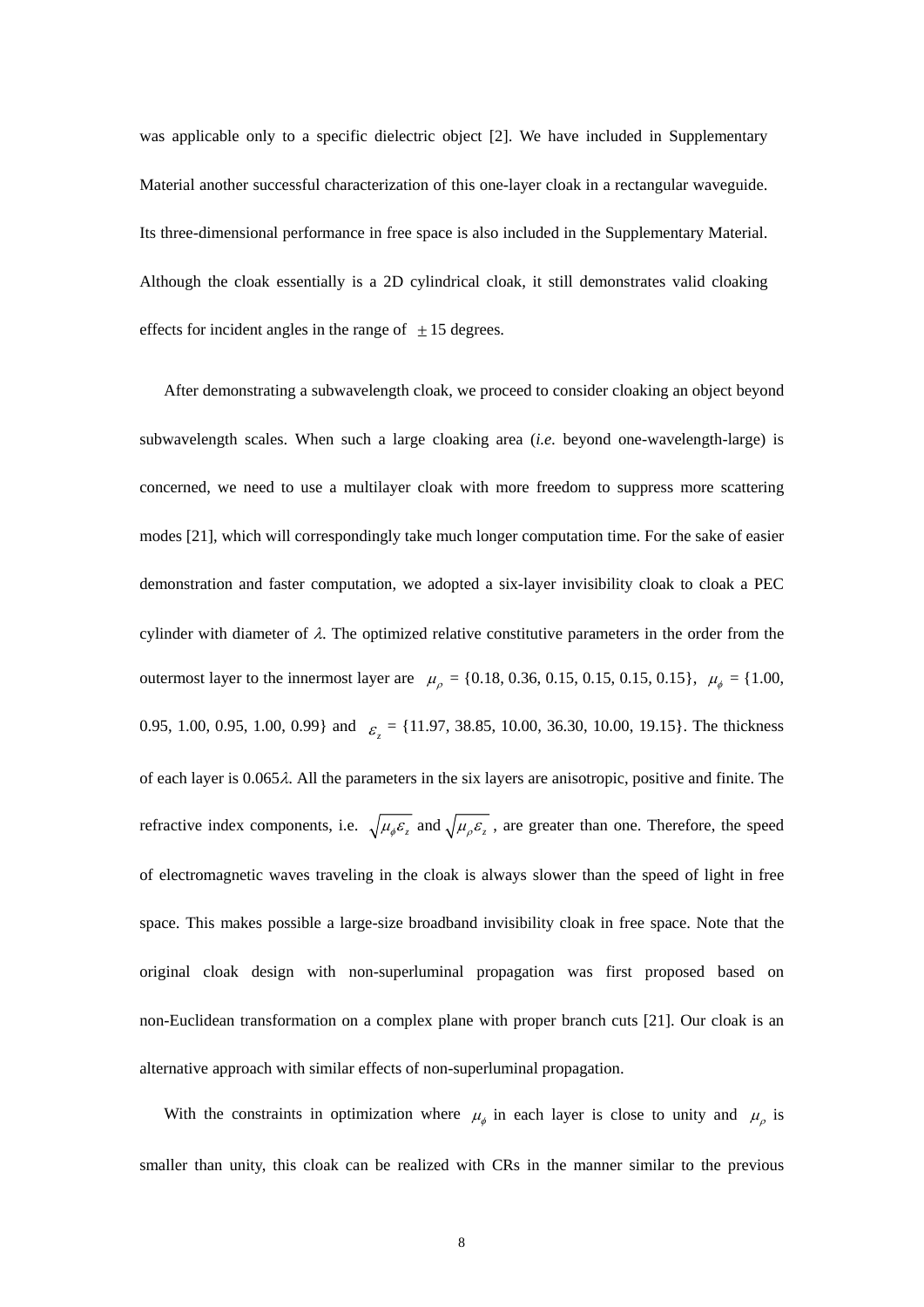subwavelength cloak. The CRs are fabricated on three different substrates: 0.5 mm-thick FR4, 0.25 mm-thick F4B and 0.025 mm-thick Polyimide (PI). More details are included in Supplementary Material. The retrieved parameters are very close to the required values. The photo of the implemented invisibility cloak is presented in Fig. 3a where the inset shows fabricated CR unit cells from Layer 1 to Layer 6. The height of the cylindrical cloak is  $h = 230$  mm. The inner diameter of the cloak is  $d_i = 149.25$  mm (1 $\lambda$  at 2.01 GHz). The outer diameter of the cloak is  $d<sub>o</sub> = 266.15$  mm (1.7832 $\lambda$  at 2.01 GHz). The calculated scattered energy distributions in the near field region of bare PEC cylinder and cloaked PEC cylinder at 2.01 GHz are compared in Fig. 3b and 3c. The measured far-field scattering from the bare PEC cylinder and that from the cloaked PEC cylinder in all directions are plotted in Fig. 3d, which agrees well with simulated values. The frequency for measurement is at 2.02 GHz. From both near-field and far-field results, we see the scattered field from the bare PEC cylinder is significantly suppressed by the cloak, especially the forward scattering (the reason of shadow behind a large object) that is reduced by more than 10 dB. We obtain the RCS ratio at different frequencies in Fig.3e. The ratio shows that our cloak can reduce RCS over the frequency range from 1.89 to 2.08 GHz, a span of 0.19 GHz or a 9.5% bandwidth. The maximum reduction in the total RCS up to 75.5% in experiment (82.7% in simulation), to the best of our knowledge, is the highest record in cloaking a one-wavelength-large PEC in free space. Due to the unique superior advantage of non-superluminal propagation, it is possible to extend this design to eventually cloak a large-scale object in free space with broad bandwidth.

Finally, it is interesting to discuss the reason why our alternative approach of cloaking based on an optimization procedure can work. Previous cloaking strategies can be categorized as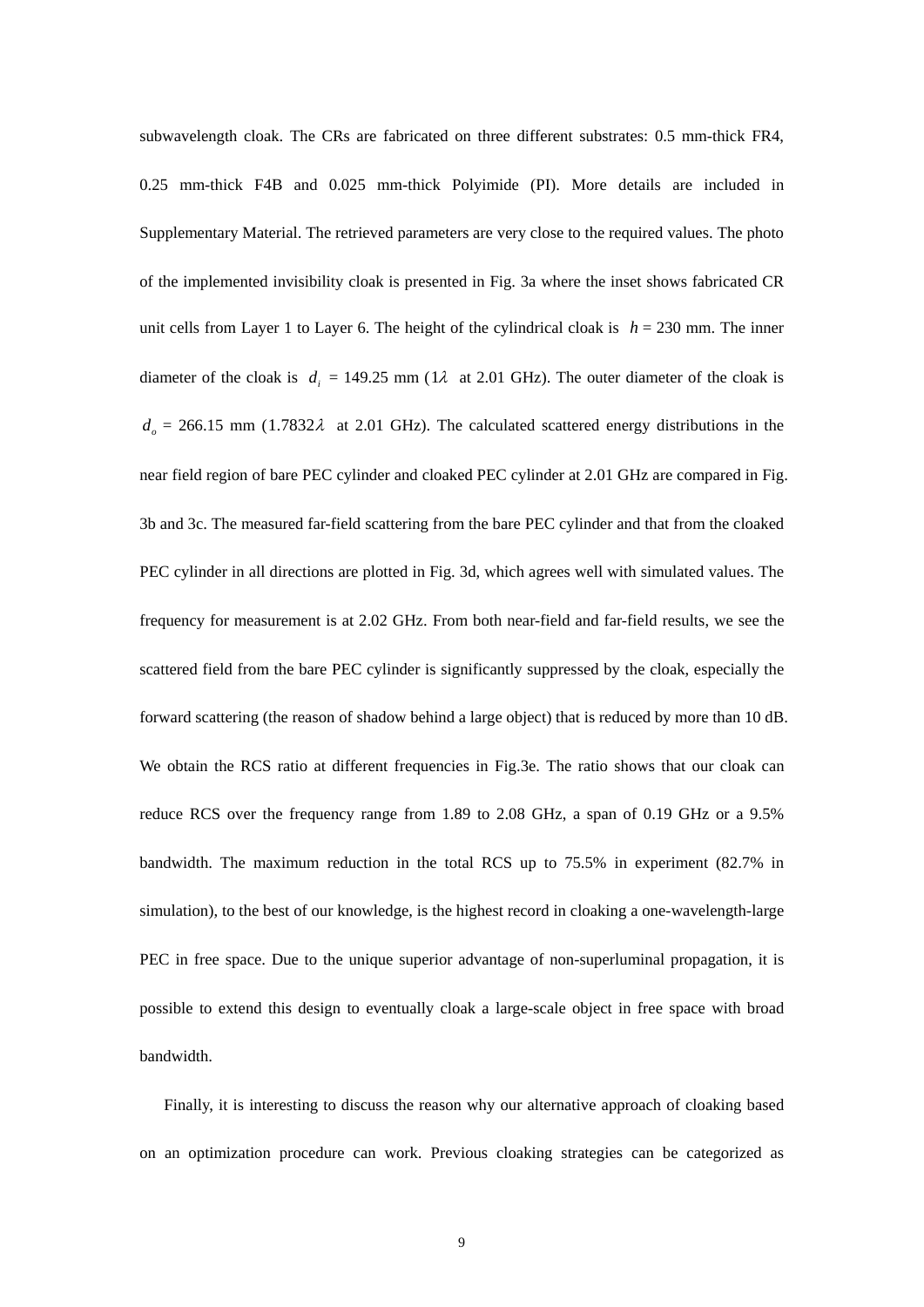"forward problems," where the properties of the cloak (such as the dispersion and the range of refractive index) can be worked out only after the design is done. That is why different strategies will lead to different cloaks with different properties. Our proposed approach, on the other hand, is one of the "inverse problems," where the properties of the cloak are predetermined with a proper range of optimization domain. The specific means and categories of design strategies (e.g. plasmonic cloaking, singular-transformation cloaking and non-Euclidian cloaking) are secondary from an integrated perspective. Apparently, the problem of this kind of inverse problems is that the existence of a proper solution is not always guaranteed. However, thanks to extensive studies on previous cloaking strategies which have accumulated plentiful knowledge, we know that some desired properties are achievable, such as broad bandwidth, non-superluminal propagation, and large-scale cloaking. These significant properties, although hard to achieve from individual previous strategies, may be possible for a target-oriented approach that can combine technical advantages of different strategies. After all, all current cloaking designs can be achieved in principle by a sufficiently powerful optimization program that can optimize all constitutive tensors independently. The inverse exploration from the desired properties by integrating previous strategies may provide a new prospect for the current cloaking technology.

In conclusion, we experimentally demonstrated an alternative approach of invisibility cloaking that can combine technical advantages of all current major cloaking strategies in a unified manner. A subwavelength cylindrical cloak and then a one-wavelength-large cylindrical cloak in free space are designed and measured. The design is based on scattering cancellation originated from previous plasmonic cloaking. Anisotropic metamaterials, a fundamental property of previous singular-transformation cloaking, are used to construct the cloaks. The superior advantages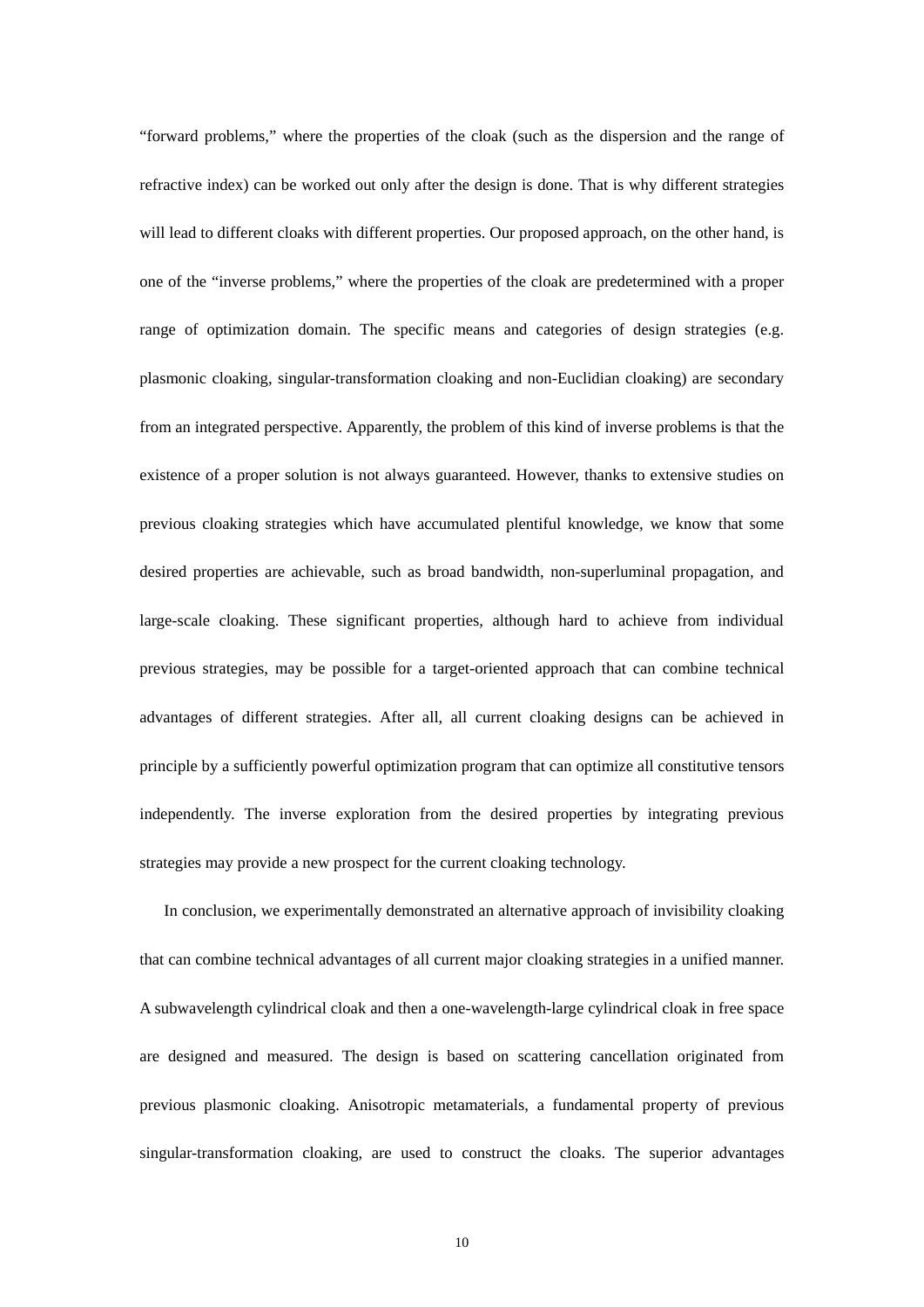include non-superluminal propagation of electromagnetic waves in the cloak, previously only achievable with non-Euclidian transformation. These advantages may provide the possibility for future practical implementation of free-standing cloaking devices at large scales in free space.

### **Acknowledgements**

This work was sponsored by the National Natural Science Foundation of China under Grants Nos. 61275183, 61274123, 60990320, and 60990322, the Foundation for the Author of National Excellent Doctoral Dissertation of PR China under Grant No. 200950, the ZJNSF under Grant No. R12F040001, and Singapore Ministry of Education under Grant No. MOE2011-T3-1-005.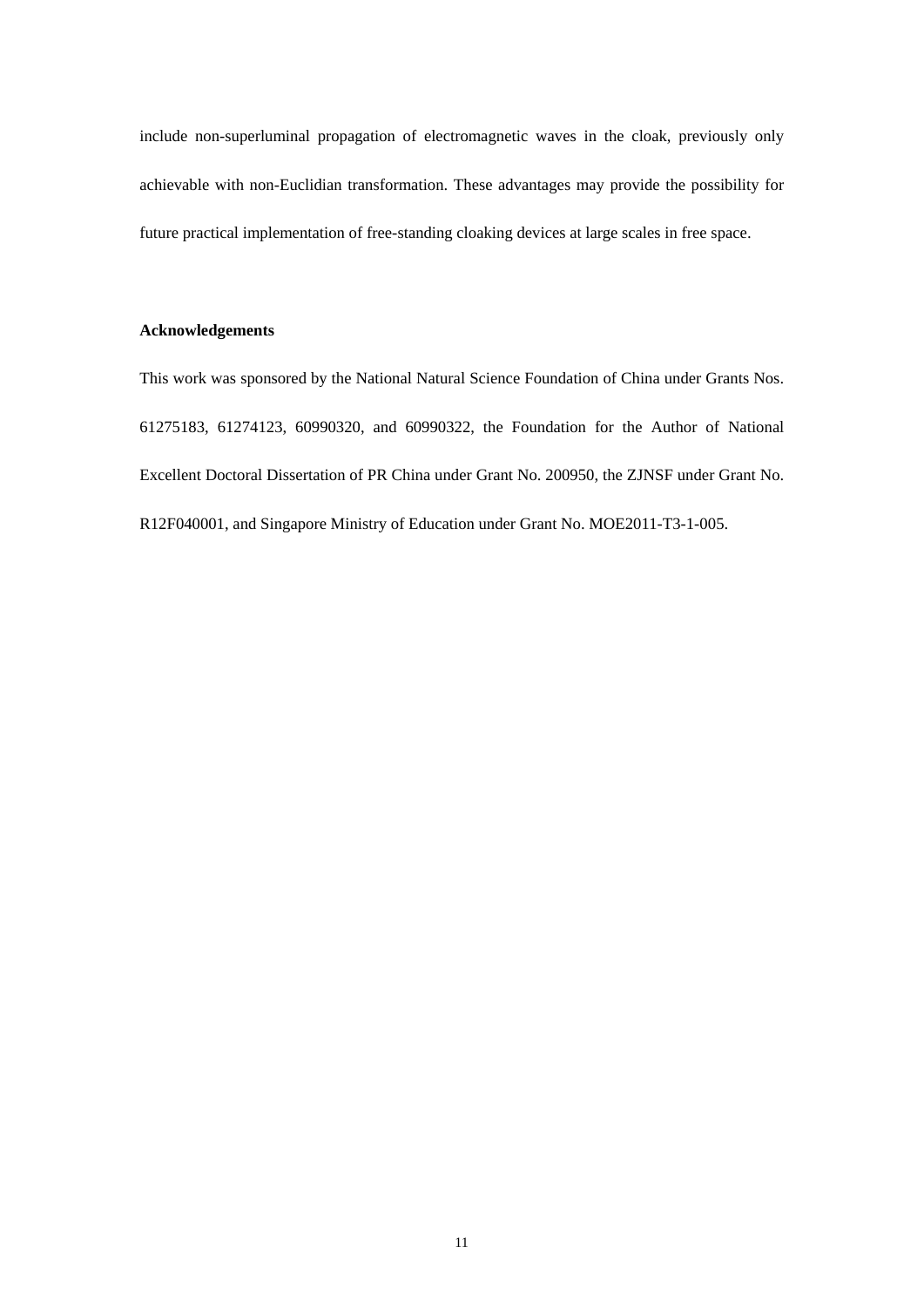#### **References**

- 1. A. Alu, and N. Engheta, Phys. Rev. E **72**, 016623 (2005).
- 2. A. Alu, and N. Engheta, Phys. Rev. Lett. **100**, 113901 (2008).
- 3. B. Edwards, A. Alu, M. Silveirinha, and N. Engheta, Phys. Rev. Lett. **103**, 153901 (2009).
- 4. J. B. Pendry, D. Schurig, and D. R. Smith, Science **312**, 1780 (2006).
- 5. D. Schurig *et al.*, Science. **314**, 997 (2006).
- 6. W. Cai, U. K. Chettiar, A. V. Kildishev, and V. M. Shalaev, Nat. Photonics **1,** 224–226 (2007).
- 7. H. Chen, B. -I. Wu, B. Zhang, and J. A. Kong, Phys. Rev. Lett. **99**, 063903 (2007).
- 8. Z. Ruan, M. Yan, C. W. Neff, and M. Qiu, Phys. Rev. Lett. **99**, 113903 (2007).
- 9. N. Kundtz, D. Gaultney, and D. R. Smith, New J. Phys. **12**, 043039 (2010).
- 10. H. Hashemi, B. Zhang, J. D. Joannopoulos, and S. G. Johnson, Phys. Rev. Lett. **104**, 253903 (2010).
- 11. J. S. Li, and J. B. Pendry, Phys. Rev. Lett. **101**, 203901 (2008).
- 12. R. Liu *et al.,* Science **323**, 366 (2009).
- 13. J. Valentine, J. Li, T. Zentgraf, G. Bartal, and X. Zhang, Nat. Mater. **8**, 568 (2009).
- 14. L. H. Gabrielli, J. Cardenas, C. B. Poitras, and M. Lipson, Nat. Photonics **3**, 461 (2009).
- 15. T. Ergin, N. Stenger, P. Brenner, J. B. Pendry, and M. Wegener, Science **328**, 337 (2010).
- 16. H. F. Ma, and T. J. Cui, Nat. Commun. **1**, 21 (2010).
- 17. B. Zhang, Y. Luo, X. G. Liu, and G. Barbastathis, Phys. Rev. Lett. **106**, 033901 (2011).
- 18. X. Z. Chen *et al.*, Nat. Commun. **2**, 176 (2011).
- 19. U. Leonhardt, Science **312**, 1777 (2006).
- 20. U. Leonhardt, and Tomas. Tyc, Science **323**, 110 (2009).
- 21. J. Perczel, T. Tyc, and U. Leonhardt, New J. Phys. **13,** 083007 (2011).
- 22. S. Xi, H. Chen, B. Zhang, B. –I. Wu, and J. A. Kong, Phys. Rev. B. **79**, 155122 (2009).
- 23. H. Chen, L. Huang, X. Cheng, and H. Wang, Prog. in Electromagn. Res. PIER **115**, 317 (2011).
- 24. J. B. Pendry, A. Holden, D. Robbins, and W. Stewart, IEEE Trans. Microwave Theory Tech. **47**, 11 (1999).
- 25. H. Chen *et al.*, Opt. Express **14**, 12944 (2006).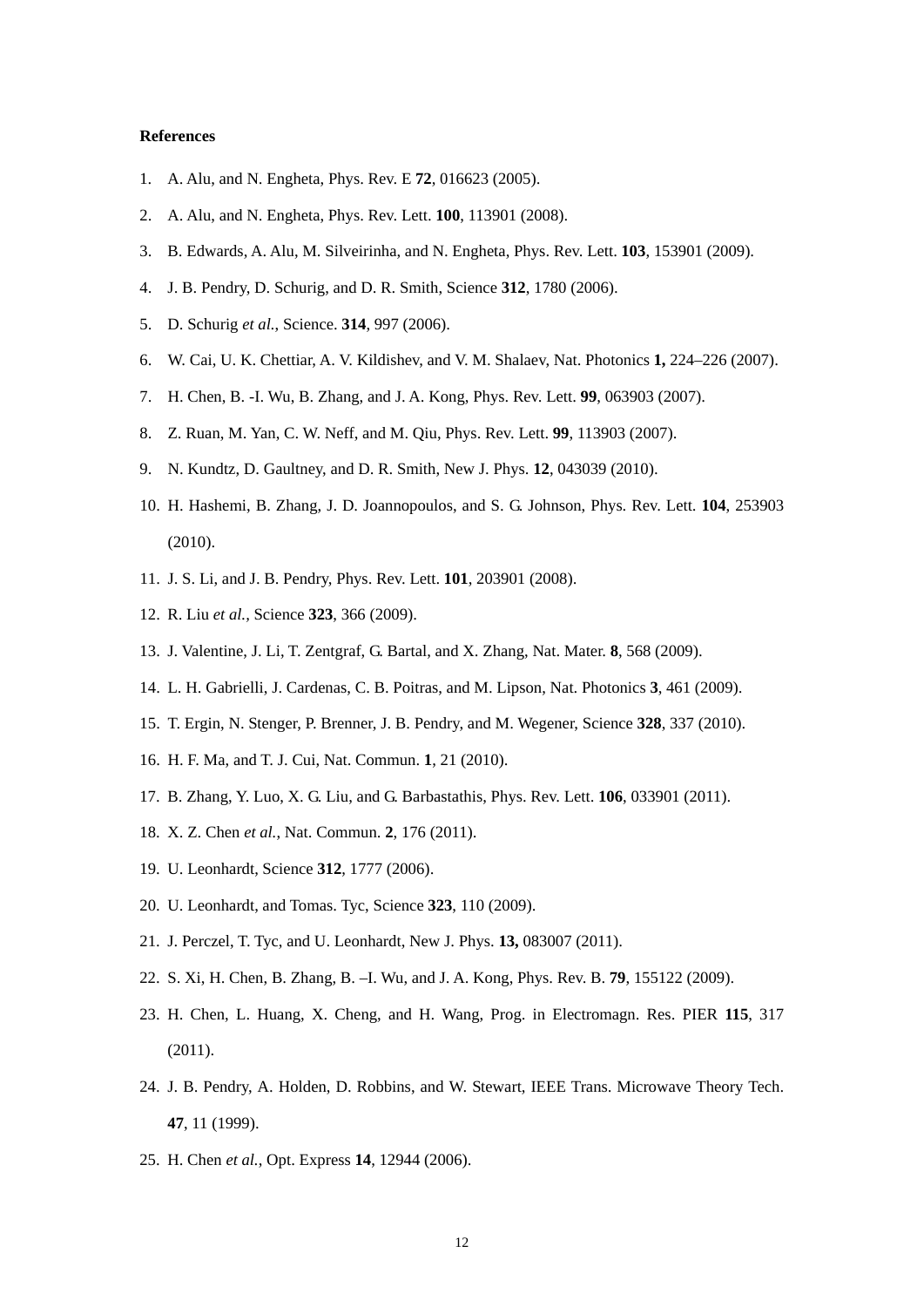26. C. A. Balanis, Advanced Engineering Electromagnetics. John Wiley & Sons, New York, 1989.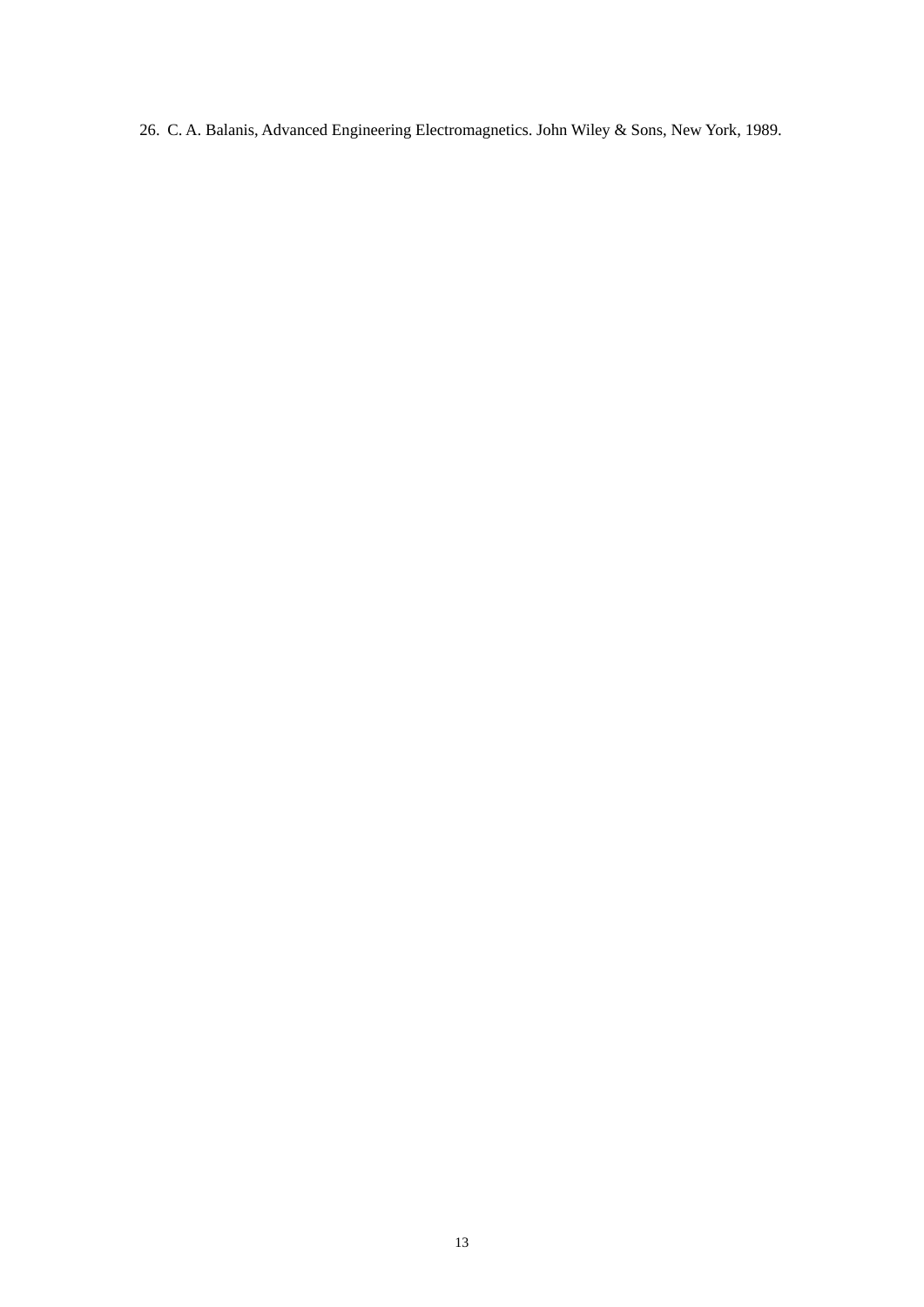## **Figures:**



Fig. 1 Configuration of a multilayer cylindrical cloak and its experimental setup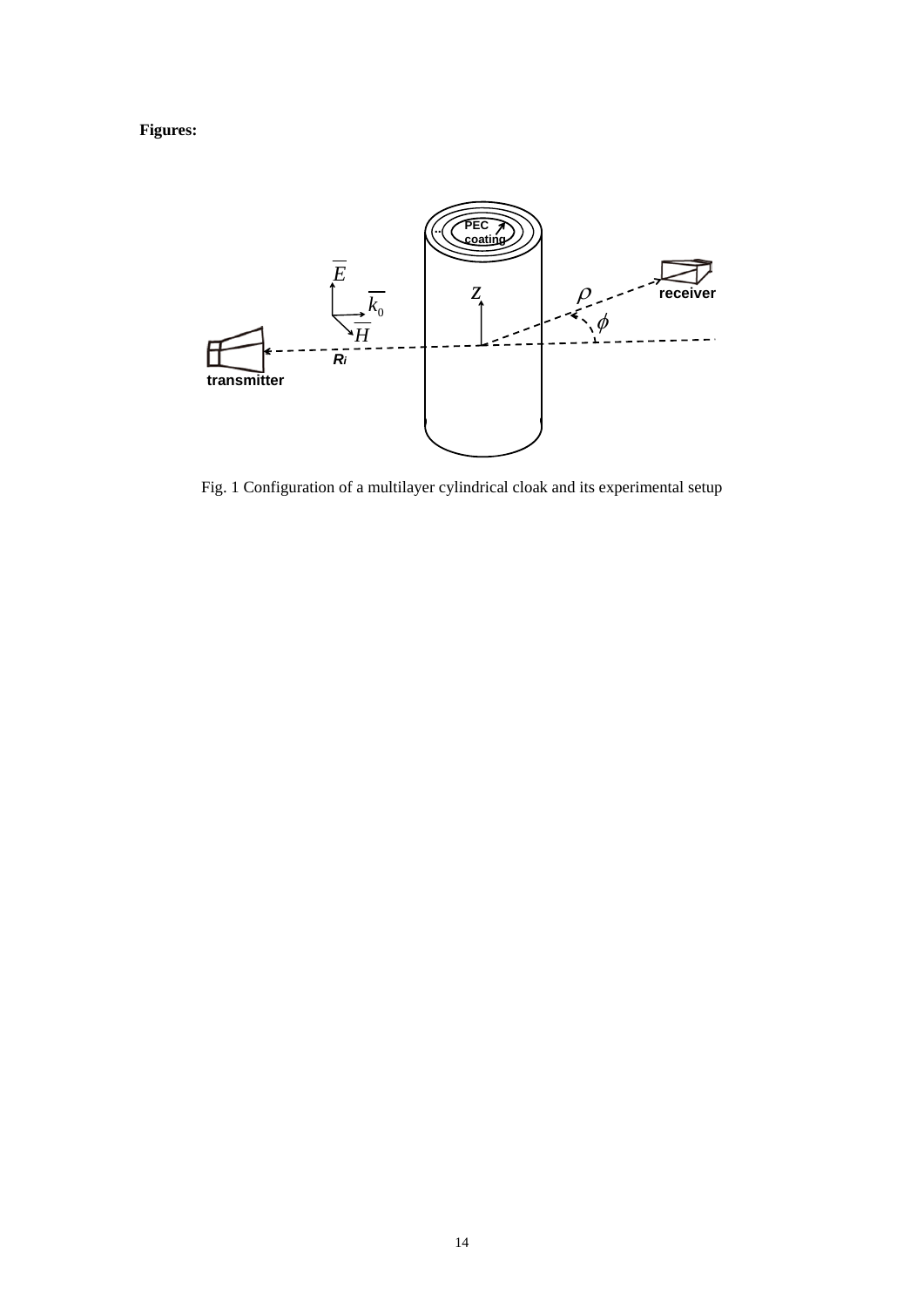

Fig. 2 (a) The subwavelength cylindrical cloak with periodic unit cells of closed rings printed on both sides of the substrate. The height, inner diameter and out diameter of the cloak are  $H = 55$ mm,  $d = 29.8$  mm and  $D = 44.8$  mm, respectively. Parameters of the closed ring are:  $a = 6.9$ mm and  $b = 3.1$  mm. Dimensions of the substrate FR4 are  $L_{\phi} = 3.3$  mm,  $L_{z} = 7.8$  mm, and  $L_{\phi}$  $= 0.5$  mm. (b-c) The scattered electric energy distribution surrounding (b) the PEC core as indicated by the black circular area, and (c) the PEC with the cloak as indicated by the yellow annular area. (d) The experimental differential RCS via different azimuth angles  $\phi$  at 2.12 GHz. (e) The reduction of RCS by the cloak in simulation (solid line) and in experiment (dotted line).